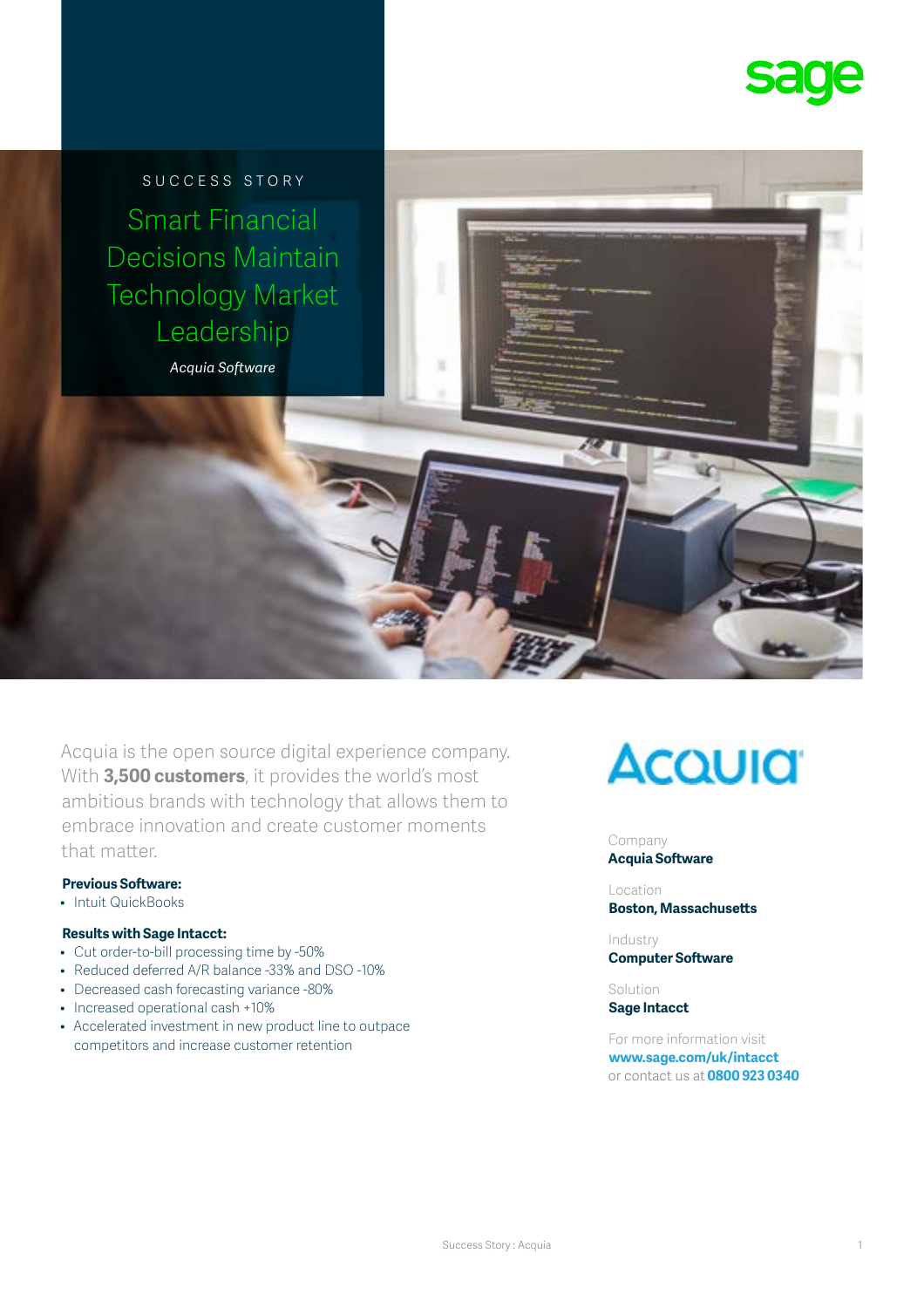

#### **Challenges**

#### **Preparing for ASC 606 Compliance in the Midst of International Expansion**

Acquia, the leading provider of cloud-based, digital experience management solutions, has raised \$173 million and grown its employee base by 10X over the past decade. As the business expanded internationally, its manual financial processes – such as tracking orders, billing, and reporting out of QuickBooks and Excel – became increasingly cumbersome and errorprone. After adopting the Sage Intacct financial management solution several years back for more complete, forward-looking reporting integrated with Salesforce CRM, the finance team recently decided to extend the system with Sage Intacct's subscription billing module.

"Although we considered deploying Zuora, the decision to implement Sage Intacct's contracts capabilities was a no-brainer for us. The solution checked all of our boxes, and it makes our lives easier with improved order entry, automatic links between deferred revenue accounts and the appropriate contracts and transactions, better revenue reporting, and ASC 606 compliance"

Brett Belcastro, Revenue Controller, Acquia

Brett Belcastro, Acquia's worldwide revenue controller, remembers, "As we got ready for ASC 606, we knew we needed to get better at deferred and unbilled reporting and gain visibility into our net deferred revenue balances. Although we considered deploying Zuora, the decision to implement Sage Intacct's contracts capabilities was a no-brainer for us. The solution checked all of our boxes, and it makes our lives easier with improved order entry, automatic links between deferred revenue accounts and the appropriate contracts and transactions, better revenue reporting, and ASC 606 compliance."

# **sage**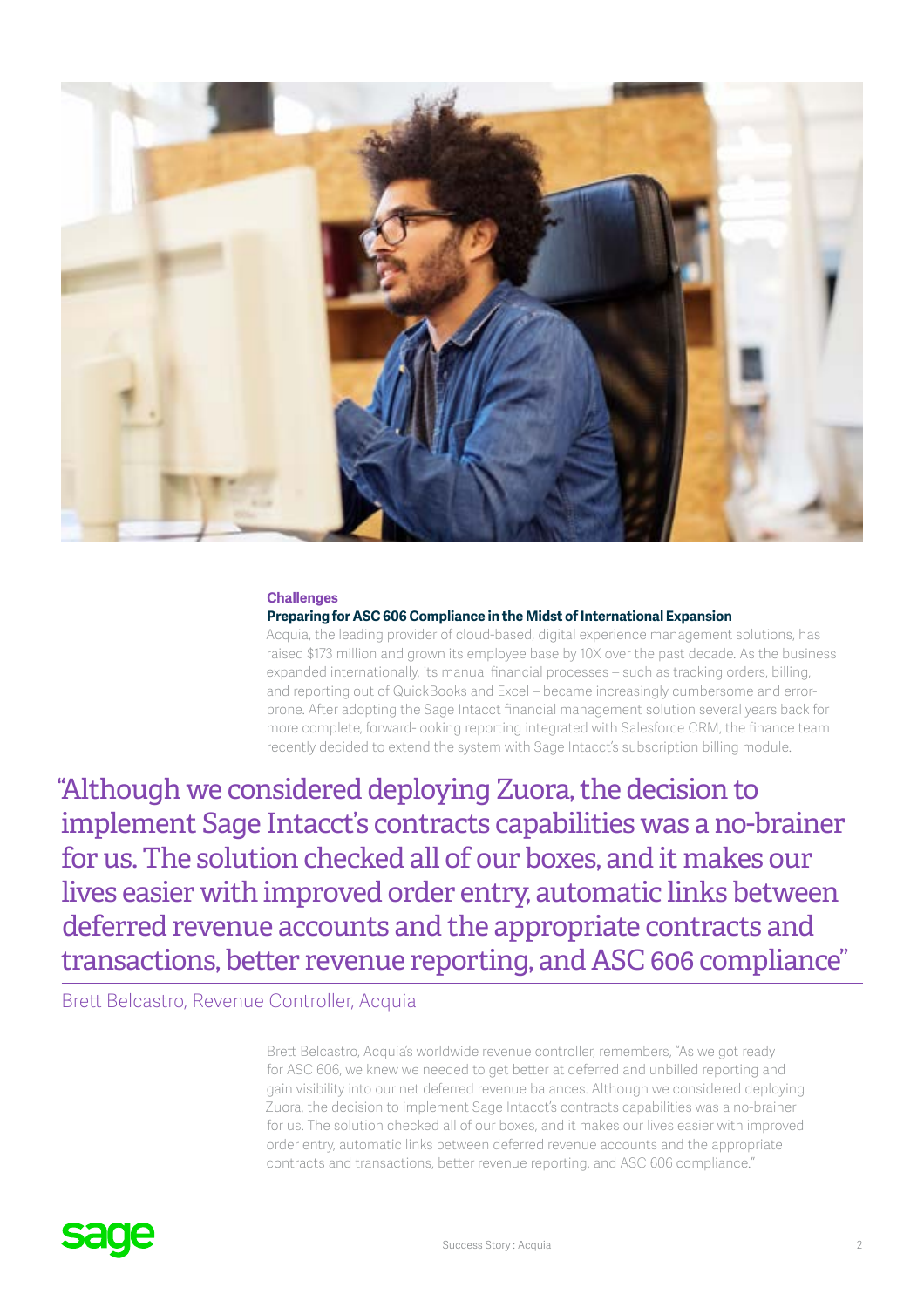## **Solutions**

**Establishing a Single Source of Truth for Smart Revenue Management**

Sage Intacct serves as Acquia's single source of financial truth and automates forecasting for billings, cash, and revenue, enabling the business to better manage its 1,600 contracts and easily comply with the new ASC 606 revenue requirements for software companies.

"Sage Intacct's revenue recognition solution lets us keep everything centralised, even though we're managing fairly complex, multi-subscription contracts on annual or quarterly billing schedules," shared Belcastro. "The system does a good job of handling different revenue recognition templates for each subscription type – improving our whole order-tocash process and increasing the accuracy of our financial data. Now, when our sales team closes a deal in Salesforce, order details are automatically added to Sage Intacct, my team validates the revenue schedule, and then generates an invoice in just five minutes."

In addition, Sage Intacct helped Acquia shorten its revenue close by 66%, decrease days sales outstanding (DSO) from nearly 80 to under 67 days, and increase cash flow by 10%. "Sage Intacct's user interface and workflow configurations are quite flexible, so we've been able to effortlessly grow and improve our financial processes over the years," said Belcastro. "It seems like every six months we're making a slight tweak or modification to our quote-to-cash process, and Sage Intacct handles that well as we scale."

"Sage Intacct's revenue recognition solution lets us keep everything centralised, even though we're managing fairly complex, multi-subscription contracts on annual or quarterly billing schedules,"

Brett Belcastro, Revenue Controller, Acquia